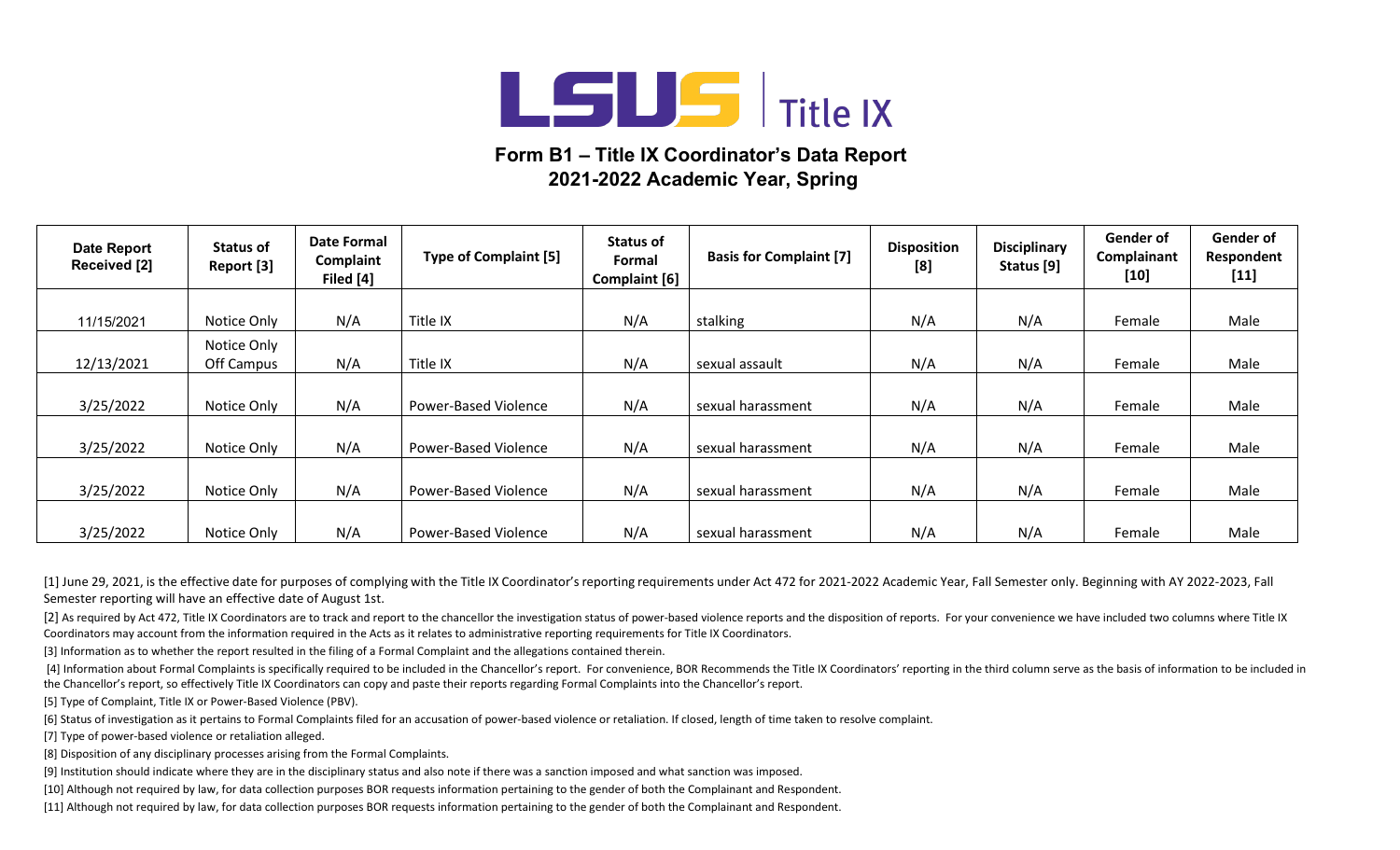

## **Form B2 – Chancellor's Data Report 2021-2022 Academic Year, Spring Semester1**

| Confidential Advisors and Responsible Employees <sup>2</sup>                                 | <b>Total</b>      |
|----------------------------------------------------------------------------------------------|-------------------|
| a. Number of Responsible Employees                                                           | 357               |
| b. Number of Confidential Advisors                                                           | 7                 |
| Annual Training (please include number and percentage) <sup>3</sup>                          |                   |
| <b>Completion rate of Responsible Employees</b><br>а.                                        | 357 (100%)        |
| <b>Completion rate of Confidential Advisors</b><br>b.                                        | 7 (100%)          |
| Responsible Employee Reporting <sup>4</sup>                                                  |                   |
| Number of employees who made false reports<br>a.                                             | 0                 |
| i. Number of employees terminated                                                            | 0                 |
| Number of employees who failed to report<br>$b_{\cdot}$<br>ii.Number of employees terminated | 0<br>$\mathbf{0}$ |
| Power-Based Violence Formal Complaints <sup>5</sup>                                          |                   |
| a. Formal Complaints received                                                                | 0                 |
| b. Formal Complaints resulting in occurrence of power-based violence                         | 0                 |
| Formal Complaints resulting in discipline or corrective action<br>C.                         | 0                 |
| Type of discipline or corrective action taken                                                |                   |
| i.<br>Suspension                                                                             |                   |
| ii.<br>Expulsion                                                                             |                   |
| Retaliation <sup>6</sup>                                                                     |                   |
| Reports of retaliation received<br>a.                                                        | 0                 |
| Investigations<br>b.                                                                         | 0                 |
| Findings<br>C.                                                                               |                   |
| Retaliation occurred<br>İ.                                                                   | 0                 |
| Retaliation did not occur<br>ii.                                                             | 0                 |

<sup>&</sup>lt;sup>1</sup> June 29, 2021 is the effective date of the state statute for purposes of complying with the Title IX Coordinator reporting requirements under Act 472 for 2021-2022 Academic Year, Fall Semester only. Beginning with AY 2022-2023, Fall Semester reporting will have an effective date of August 1st.

 $<sup>2</sup>$  In accordance with Act 472, the Chancellor's report shall include the number of Responsible Employees (i.e.,</sup> employees) and Confidential Advisors for the institution.

<sup>&</sup>lt;sup>3</sup> In accordance with Act 472, the Chancellor's report shall include the number and percentage of Responsible Employees and Confidential Advisors who have completed annual training.

<sup>4</sup> Although this section is not required by Act 472, for data collection purposes BOR requests statistics regarding a responsible employees' failure to comply with reporting requirements.

<sup>&</sup>lt;sup>5</sup> In accordance with Act 472, the Chancellor's report shall include (1) the number of Formal Complaints of powerbased violence received by an institution, (2) the number of Formal Complaints which resulted in a finding that power-based violence violations occurred, (3) the number of Formal Complaints in which the finding of power-

based violations resulted in discipline or corrective action, (4) the type of discipline or corrective action taken, and (5) the amount of time it took to resolve each Formal Complaint (see  $2^{nd}$  form)

 $6$  In accordance with Act 472, the Chancellor's report shall include information about retaliation which include the number of reports of retaliation, and any findings of any investigations or reports of retaliation.